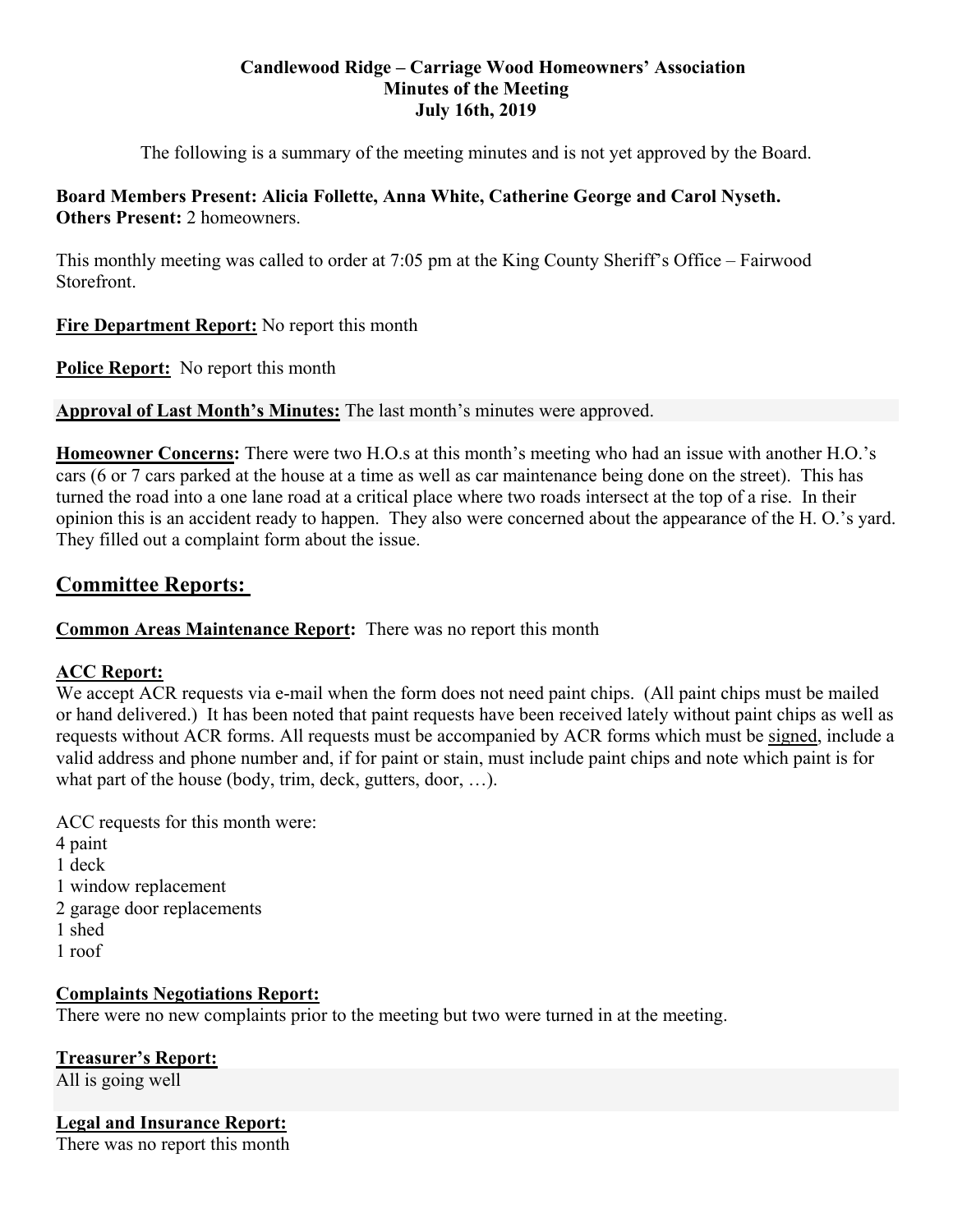# **Community Events Committee**

The next event is the summer event in August

Please note that, if a home owner wants to reserve a park, he or she should contact the CAM chair at commonareas@crcwhoa.org or call 425-738-8611 #80 and leave a message.

## **Cul-de-Sac Committee**

No report this month.

**Web Site:**  No report this month.

## **Capital Improvement Committee:**

No report this month

## **Nominating Committee**

No report this month but still need two new Board members.

## **Old Business:**

We discussed the garage sale as well as the spring walk through

## **New Business:**

None.

If you would like to give us your email address in order to be added to our email announcements please send your info to  $bookkeeper@crcwhoa.org. No one will see your email and we will not give it to anyone.$ </u>

Roles for the 2019 HOA Board Members

| George McGill                   | President / Common Areas Chair / Cul-de-sac Chair |
|---------------------------------|---------------------------------------------------|
| Catherine George                | Reporting Secretary / ACC Chair / Web Master      |
| Alicia Follette                 | Complaints / Treasurer                            |
| Carol Nyseth                    | Vice President                                    |
| Holly Jensen                    | Community Events Committee Chair                  |
| Anna White                      | <b>ACC</b> Member                                 |
| *Don Nelson                     | Legal and Insurance                               |
| * Volunteer, not a Board Member |                                                   |

**Special Topics:** Visit our Website and contact the HOA via Email at:

Web – www.crcwhoa.org Facebook - Candlewood Ridge/Carriagewood HOA Email – president@crcwhoa.org info@crcwhoa.org architecture@crcwhoa.org If you would like to give us your email address in order to be added to our email announcements please send your info to bookkeeper@crcwhoa.org. Please visit us on Facebook also.

## **Executive session:**

None required this month.

A motion was made to adjourn the meeting at 8:00pm.

## **Next Board Meetings:**